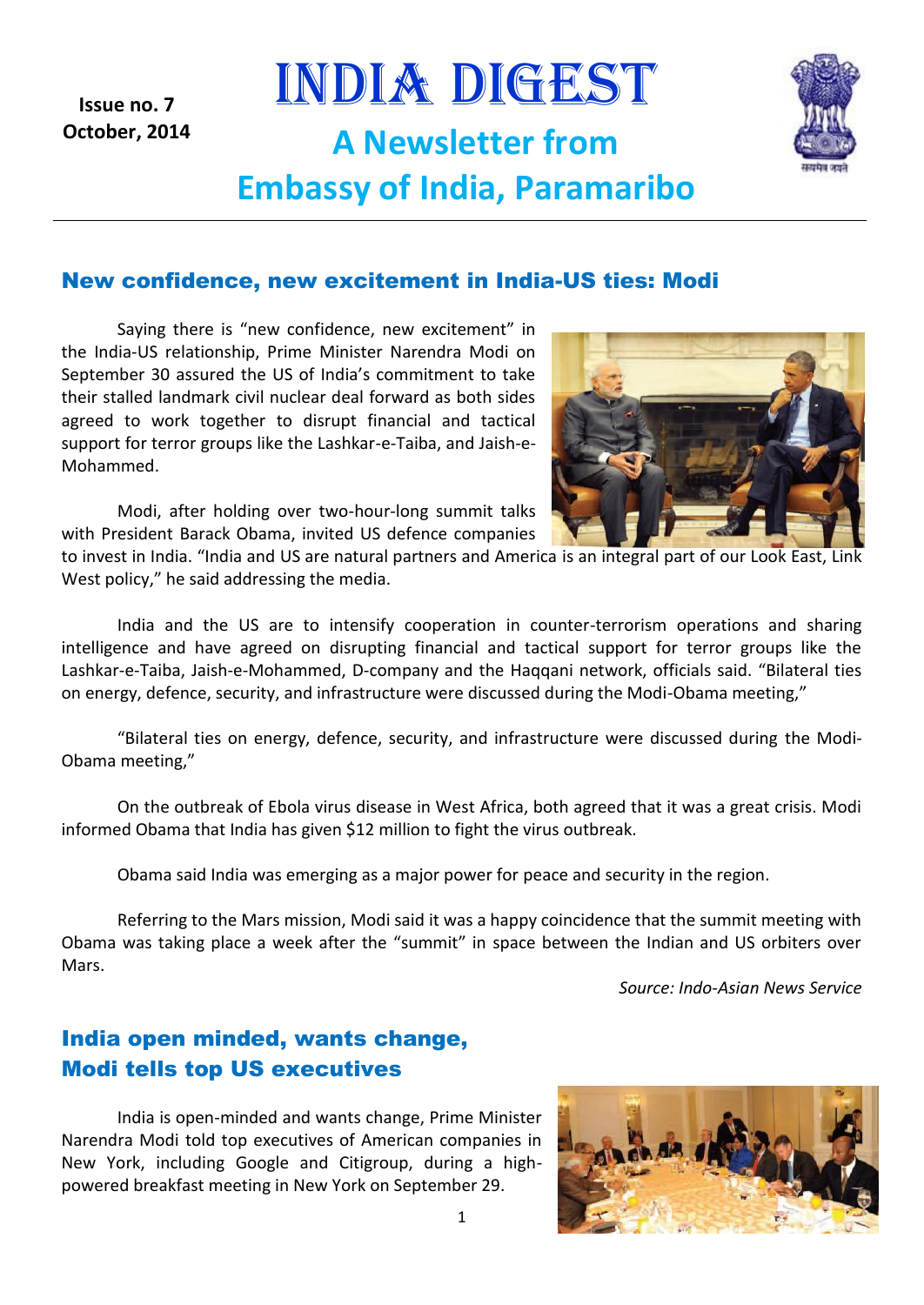The breakfast meeting with 11 CEOs, including those of Google, Citigroup and Pepsico, was followed by one-on-one meetings with six other CEOs of companies like Boeing, IBM, GE and Goldman Sachs. Modi discussed infrastructure development with the CEOs.

*Source: Indo-Asian News Service*

#### Corporate America vows to boost US-India business ties

The US-India Business Council (USIBC) has reaffirmed its faith and hope in the future of the US-India trade relationship with its members committed to making \$41 billion investment in India.

"There's never been a better nor a more vital time for the US and India to work together than right now. Let us seize a defining moment in a

defining partnership," USIBC chairman Ajay Banga said at its 39th Anniversary Leadership Summit here.

*Source: Indo-Asian News Service*

#### India likely to join Asian infrastructure bank

India is expected to join Asian Infrastructure Investment Bank (AIIB) as the second largest shareholder in what is being seen as a move by the government to ensure that it has a say in running the new multilateral lending institution being created at China's behest.

India may get around 19% voting rights based on the size of its economy, compared to China's 42%.

The bank is expected to start with an authorized capital of \$50 billion and will boost infrastructure financing in the region. It will rival the Asian Development Bank (ADB), where Japan and the US have larger shareholding than China, which has emerged as a major global force in recent years.

*Source: The Times of India*

dominated World Bank and International Monetary Fund.

Besides the two neighbours, 19 other countries of the region signed a Memorandum of Understanding (MoU) on setting up the new

India, China form Asian Infra Investment Bank

an international bank to fund development of infrastructure essential for Asia's economic growth and reduce the dependence on Western-

India on October 24 signed on to a China-led initiative to create

Asian Infrastructure Investment Bank (AIIB) at a special ceremony in the Great Hall of the People , Xinhua news agency reported.





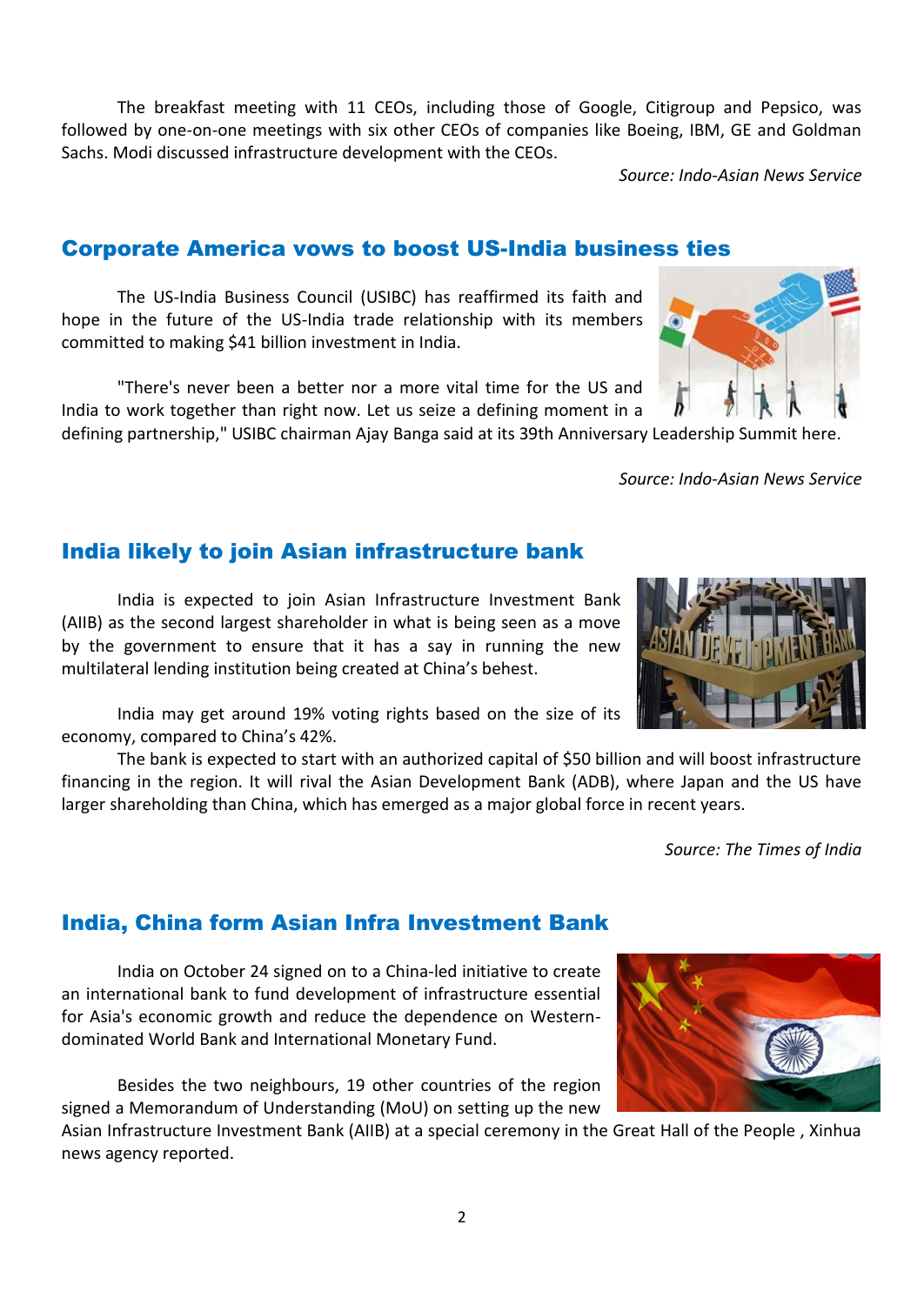Asia needs an estimated \$8 trillion in investment by 2020 to improve its infrastructure and the AIIB aims to channel capital for construction of roads, railways, power plants and telecommunications networks.

To be headquartered in the Chinese capital, it is expected to be operational by next year.

The MoU specifies that the authorised capital of AIIB is \$100 billion and the initial subscribed capital is expected to be around \$50 billion. The paid-in ratio will be 20 percent.

*Source: Indo-Asian News Service*

#### Modi inspires investor confidence in US visit, \$42 bn committed

Prime Minister Narendra Modi's "extremely successful" US visit, especially his meeting with top business leaders there, has seen a US-India business body committing to \$42 billion investment in India with many lauding the "Gujarat model" of development.

The US-India Business Council (USIBC), in a survey, found that \$42 billion was willing to be committed over the next two-three years for investment by just 20 percent of the members surveyed, said government officials.

There was a "very positive" investor sentiment among the businesspersons in the US "based on the experience in Gujarat",

What added to the investor confidence was Prime Minister Modi being very conversant with the "nuts and bolts" of business during his interactions with the top CEOs of global firms like Google, Boeing, Black Rock and Pepsico.

*Source: Indo-Asian News Service*

#### FDI in telecom sector jumps manifold to \$2.33bn in April-July

The foreign direct investment in the telecom sector grew manifold to \$2.33 billion in the first four months of 2014-15.

During the entire 2013-14 fiscal, the sector had received a total FDI of \$1.3 billion.



 *Source: The Times of India*

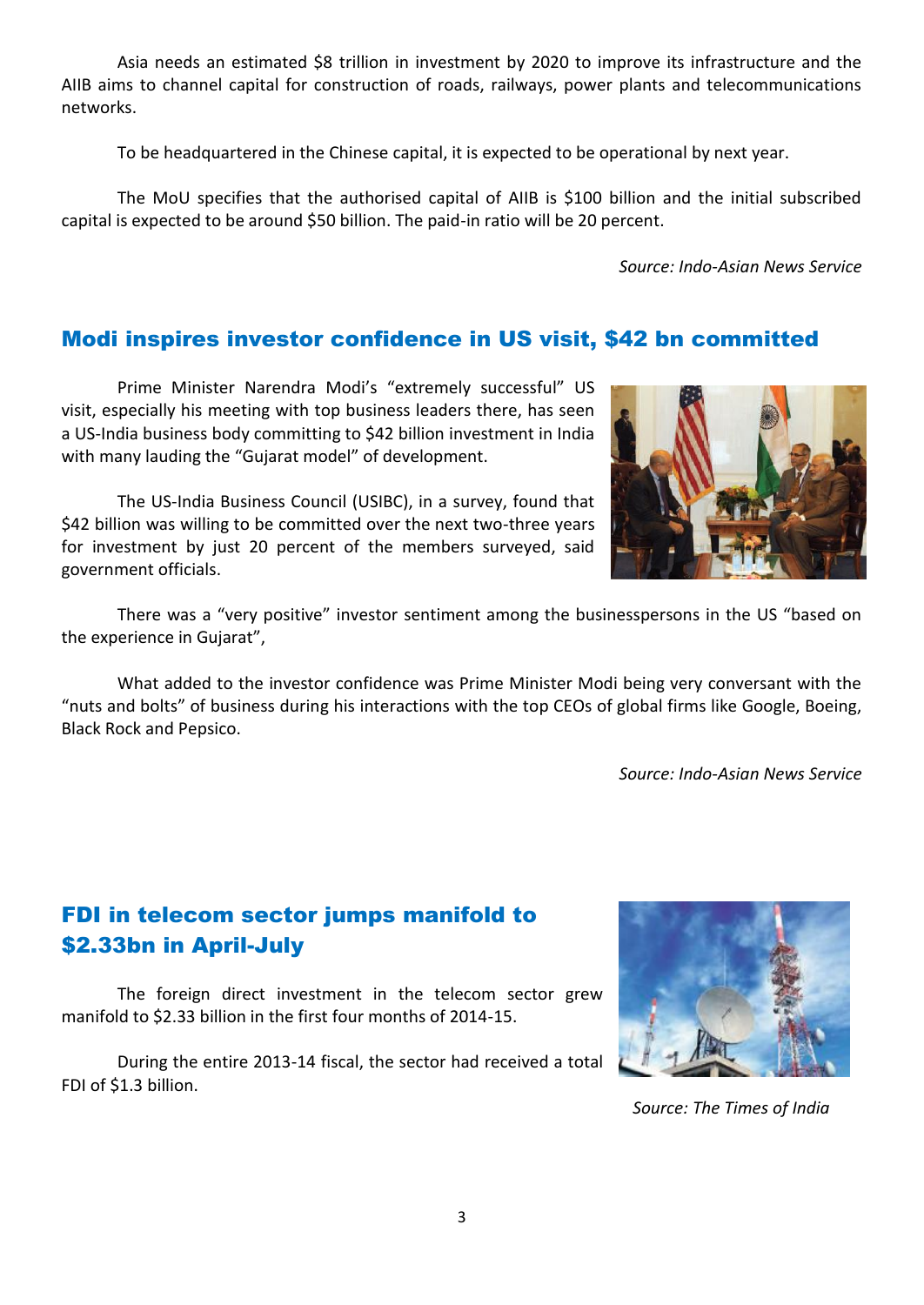### Hines to invest \$250 million in India

U.S.-based real estate firm Hines, launched 'Hines India Residential' to invest in residential developments in key urban centres of India. The fir m, which had entered the Indian real estate market in 2006, has tied up with a global fund to invest \$250 million (over Rs.1,500 crore) in various housing projects.

#### India should aim \$40 billion gold jewellery exports by 2020: WGC

India, the world's largest gold consumer, should target five-folds increase in gold jewellery exports to USD 40 billion by 2020 from the current level of USD 8 billion, according to the World Gold Council (WGC).

The country should also put to use about 22,000 tonnes of gold lying idle with households and temples and reduce its dependence on imports in the next five years, it said.

Besides, it should aim at creation of 5 million new jobs across the gold value chain manufacturing, retailing, assaying and recycling areas, it added. *Source: Press Trust of India*

#### 'Indian biotech industry is on the cusp of entering a new era'

India's biotechnology industry is on the cusp of entering a new era as it already has many of the necessities required to grow its bio economy such as a talented and enthusiastic scientific workforce, a top biotech industry leadership has said.

"In 2012, Indian industry and government leaders set an ambitious yet attainable goal of growing the nation's bio economy to more than US

\$100 billion by 2025," Jim Greenwood, CEO Biotechnology Industry Organization (BIO) said yesterday.

 *Source: Business Line*

#### Microsoft bets big on tablets in India

Software giant Microsoft is placing big bets on tablets to drive adoption of its Windows 8.1 platform on smart devices in the country.

The US-based firm, which acquired devices and services business of Nokia earlier this year, expects Windows-powered tablets to do especially well in segments like educational institutions and small and medium businesses (SMBs).

"Previously, there were devices that were launched at extremely low









*Source: The Hindu*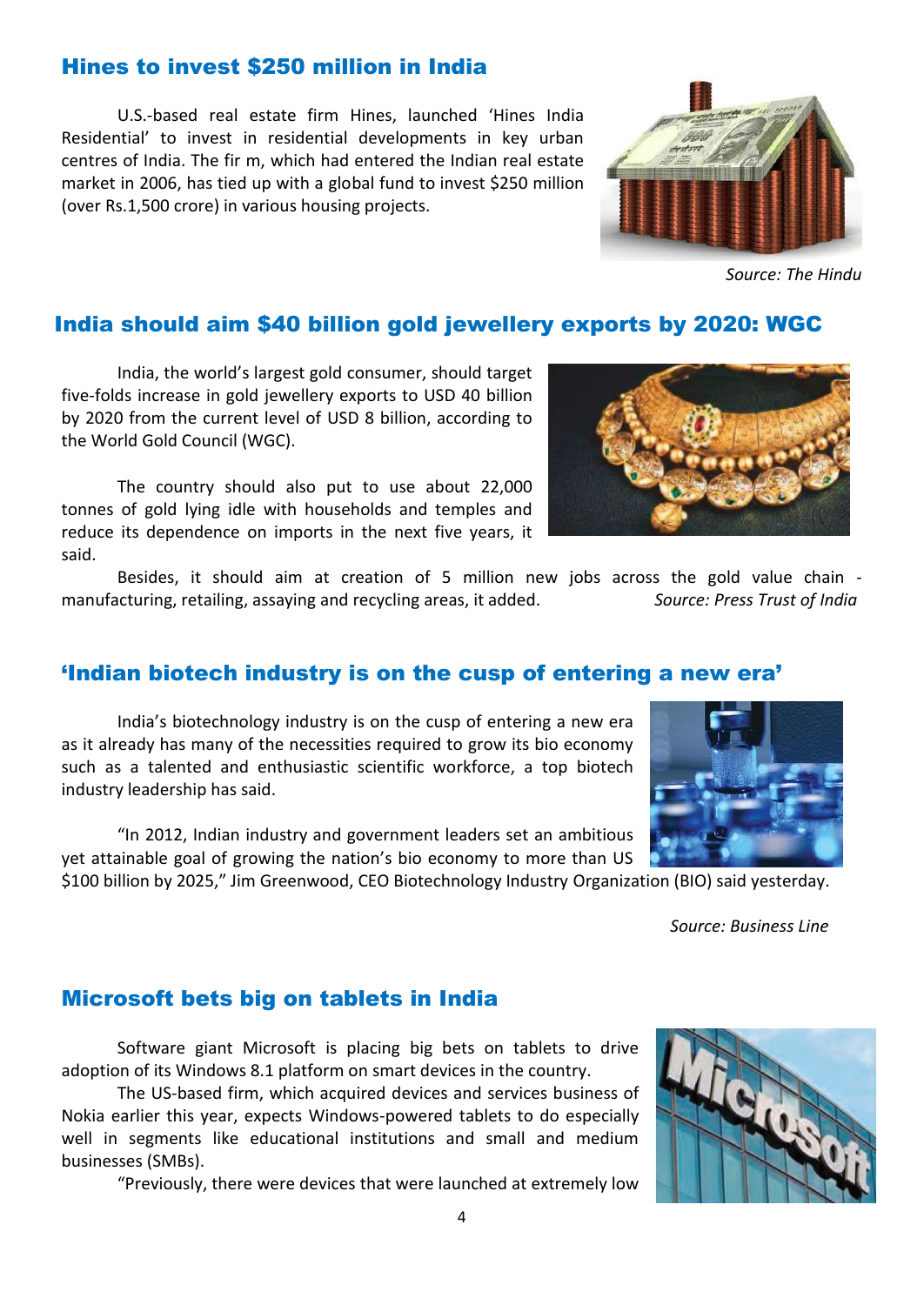prices but failed to deliver quality experience. The devices that are coming now offer much better experience and we are confident that Windows platform will do well," Microsoft India Director (Windows Business Group) Vineet Durani told PTI.

*Source: Press Trust of India*

August core sector output rises to 5.8%

Driven by good expansion in steel, coal, cement and electricity generation, the output of eight crucial core sector industries rose 5.8 per cent in August from 2.7 per cent in July, official data showed on September 30.

The eight industries had risen 4.7 per cent in August, 2013-14.

For the first five months of 2014-15, the eight grew 4.4 per cent, marginally higher than the 4.2 per cent in the corresponding period of the earlier year.

*Source: Business Standard*

#### Growth rate of 5.7% to 5.9% achievable, says Mayaram

The government expressed confidence that a growth rate of 5.7% to 5.9% would be easily achievable during the current fiscal. Speaking at a function organised by the Madras Chamber of Commerce & Industry in Chennai, finance secretary Arvind Mayaram said an outlook upgrade by ratings agency S&P from negative to stable reaffirms that the economy was in a much better condition than it was a year ago.

#### CII business survey projects 6 percent growth this fiscal

Six percent growth in gross domestic product (GDP) is within the country's reach in the current fiscal, according to the 88th Business Outlook Survey by the Confederation of Indian Industry (CII).

"Indicating a sharp improvement for the second consecutive quarter, the CII Business Confidence Index (CII-BCI) for July-September quarter of the current financial year 2014 – 2015 has shot up to 57.4, up from 53.7 in April-June quarter and 49.9 in January-March quarter this

year. During the same quarter last fiscal, the index had touched the all-time low value of 45.7," the CII said in a release here Monday.

*Source: Indo-Asian News Service*





 *Source: Hindustan Times*

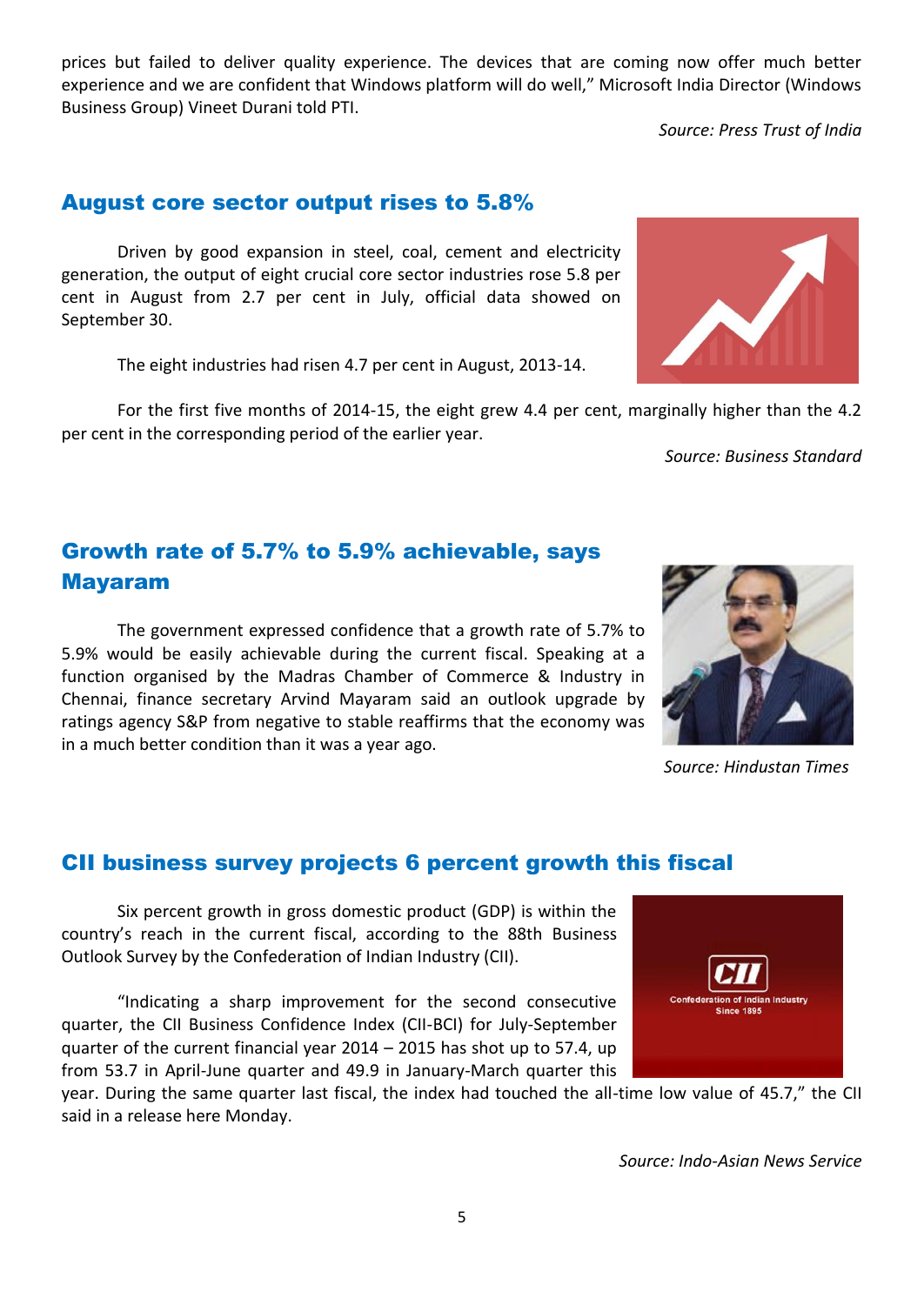#### Australia announces 13 innovative projects with India

Australia announced 13 innovative projects with India that will support new cutting-edge collaborative research partnerships between universities, professional bodies and private sector organisations of the two countries.

The latest initiatives will be supported through Australia-India Council (AIC) grants programme, said Australian Foreign Minister Julie Bishop.

"AIC's grants, totalling over A\$ 565,000, will support new partnerships between Australian and Indian universities, professional bodies, private sector

organisations and arts communities in areas of strong mutual interest and where the bilateral relationship has the greatest capacity to grow," Bishop said.

*Source: Press Trust of India*

#### Govt to set up platform for LatAm investors

To invite investments from the South American countries after PM Narendra Modi's visit to Brazil, the Centre has decided to have the first-ever investment-focused platform for the Latin American countries (LAC), especially Argentina and Peru.

Argentina and Peru will be the 'partner country' and 'focus country', respectively, at the two-day India-LAC Investment Conclave, 2014, starting October 16.

'Invest India', which is a FICCI and DIPP joint venture, will play a key role in this initiative. The theme of this Conclave, "Lets Grow Together", promises to bring a paradigm shift in the economic equation between India and LAC.

With over 100 business delegates confirming their participation at the conclave, the ministers and governors from Argentina, Cuba, Dominican Republic, Guatemala, Haiti, Honduras and Mexico have also confirmed their participation in the event.

*Source: The Financial Express*

In 2014, India's steel demand is expected to grow by 3.4 per cent to 76.2 million tonnes in 2014, following a growth of 1.8 per cent in 2013.

## India's steel demand expected to grow 3.4% this year: WSA

Domestic steel makers, who are facing subdued offtake, have something to cheer about now as a premier global industry association has projected India's steel demand to grow at 3.4 per cent during the current year.

World Steel Association (WSA), in its short-range demand outlook, has pegged demand growth for the next year even higher at six per cent, a significant rise as compared to 1.8 per cent in 2013.





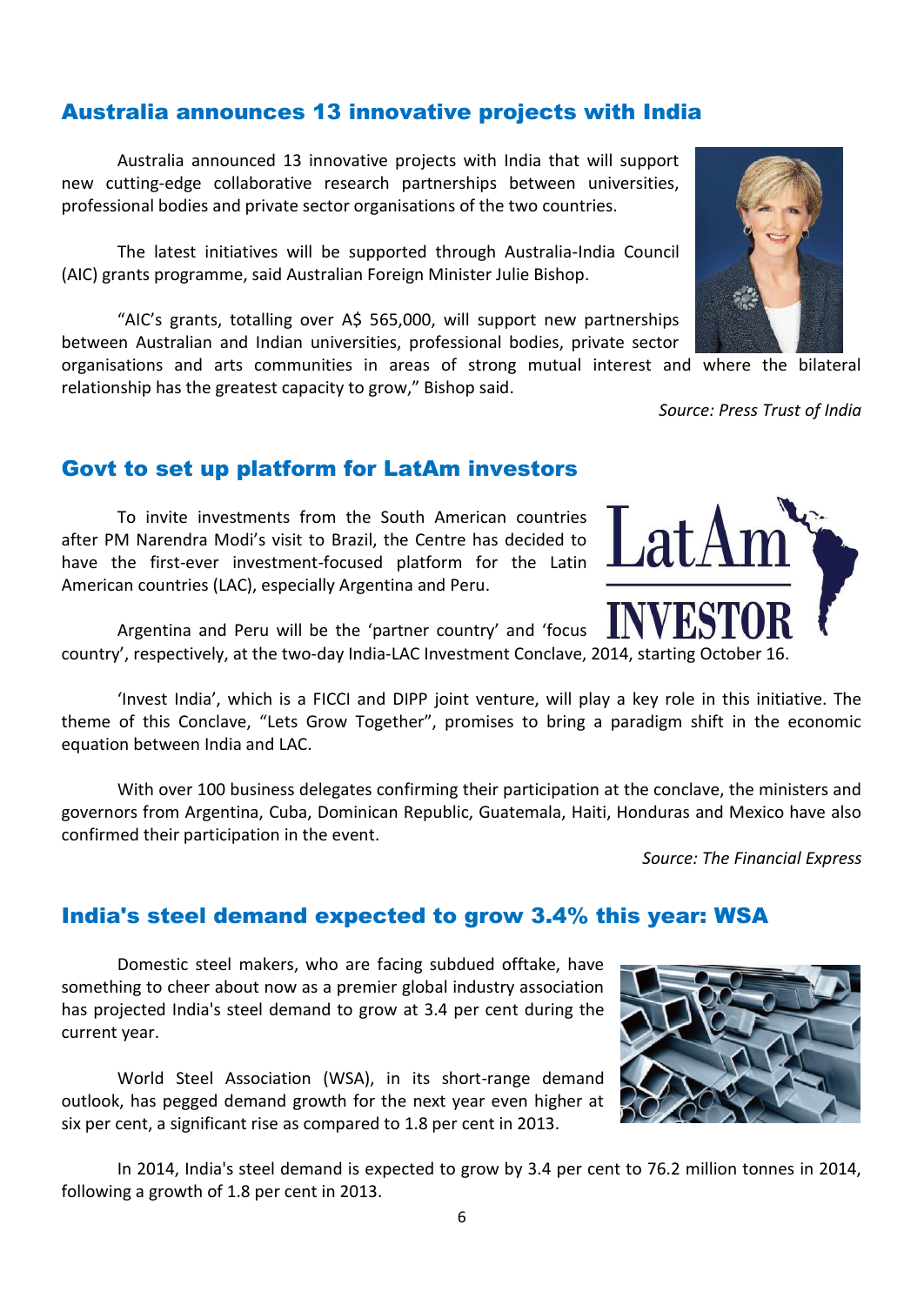#### Gas production to rise by two-thirds over five years: Oil ministry

India's domestic gas production is set to rise by two-thirds from 100 million standard cubic metres per day (mscmd) in the current financial year to 163 mscmd, or 59 billion cubic metres (bcm), over the next five years through March 2019.

*Source: Business Standard*

### India forms PSU consortium to start due diligence to pick up 30% stake in Acron

The government of India will be signing a protocol agreement with Russia with the objective of proceeding towards picking up stake in Russian potash manufacturing company – Acron.

Acron is a Russian group of interrelated companies and one of the leading global mineral fertilizer producers in the world, primarily potash. This is over and above the agreement which Indian Potash Limited has with Uralkali, another potash manufacturing Russian company for import of potash.

Russia has offered to Government of India to pick up 30% stake in the Acron along with buyback agreement for exclusively supplying the produce back to India.

*Source: Business Standard*

#### Govt readies plan for over 6% growth

The government is working on a strategy to boost growth to "6% plus" in the short term and authorities are confident that the steps taken so far will help accelerate expansion, officials said.

The encouraging April-June quarter GDP data, which showed the economy expanded 5.7% year-on-year after a sustained period of

sluggish growth, has given hope that the momentum can be sustained, officials said, adding that political certainty has helped boost confidence.

*Source: The Times of India*

#### Modi unveils key labour reforms, promises better work culture

Prime Minister Narendra Modi unveiled some key labour reforms that relies on trust and promotes ease of doing business









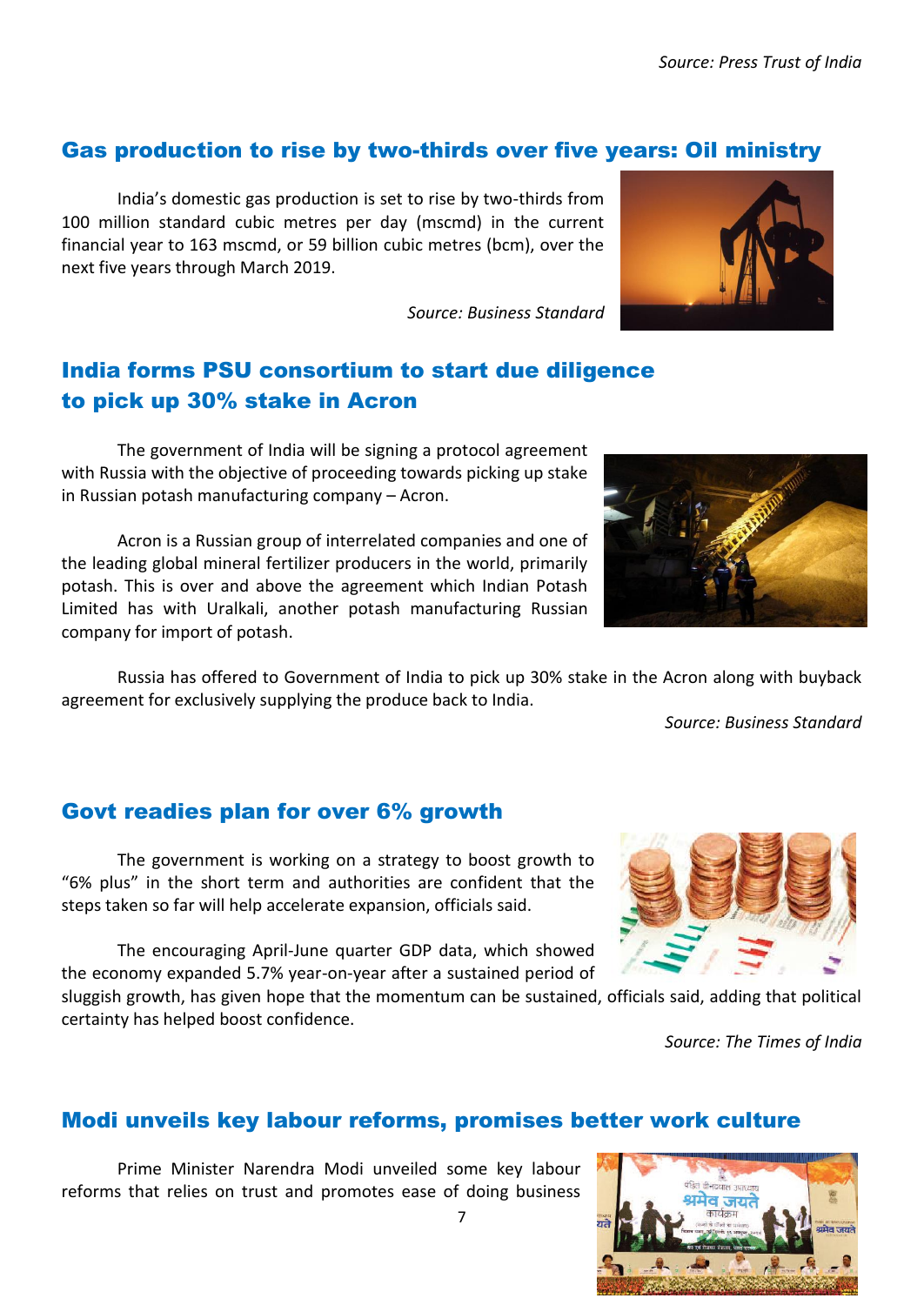and said these efforts will go a long way in changing India's work culture.

The Prime Minister also dedicated the Shram Suvidha portal, a Labour Inspection Scheme, as also portability of social security through a Universal

Account Number for Employees Provident Fund at an event in Vigyan Bhavan conference complex in New Delhi.

*Source: Indo-Asian News Service*

#### Participate in India's growth story, Sushma Swaraj tells diaspora

Minister of External Affairs Sushma Swaraj on October 17 urged the Indian diaspora in Britain to invest in India as the country offers tremendous opportunities and participate in India's growth story.

"There are tremendous opportunities today for you to join us, especially in the fields of manufacturing, science and technology,

research and innovation, knowledge economy and youth development," she said

She mentioned about the 'Clean Ganga' campaign, metro rail and smart cities projects as areas where overseas Indians could participate.

*Source: Indo-Asian News Service*

#### India can learn waste management from Norway, Finland: President

President Pranab Mukherjee, expressing satisfaction at the outcome of his visit to Norway and Finland, on October 17 said India can gain from the two countries' expertise in areas such as clean technology and waste management.

Noting Norway and Finland were both highly developed

countries, having resources, technological advancements, innovation capabilities and expertise in sectors key for India, he said: "They have expertise in specialized areas like clean technologies, renewable energy, bio-technology, waste management as also education, research, skill development and innovation.

"India can cooperate successfully with them keeping in mind the objective of sustainable development," he said.

Mukherjee said the abiding theme of his visit was expanding cooperation in education, research, innovation, trade and investment.

During his visit to Norway, six governmental agreements were signed for cooperation in the fields of earth sciences, culture, and scientific research.



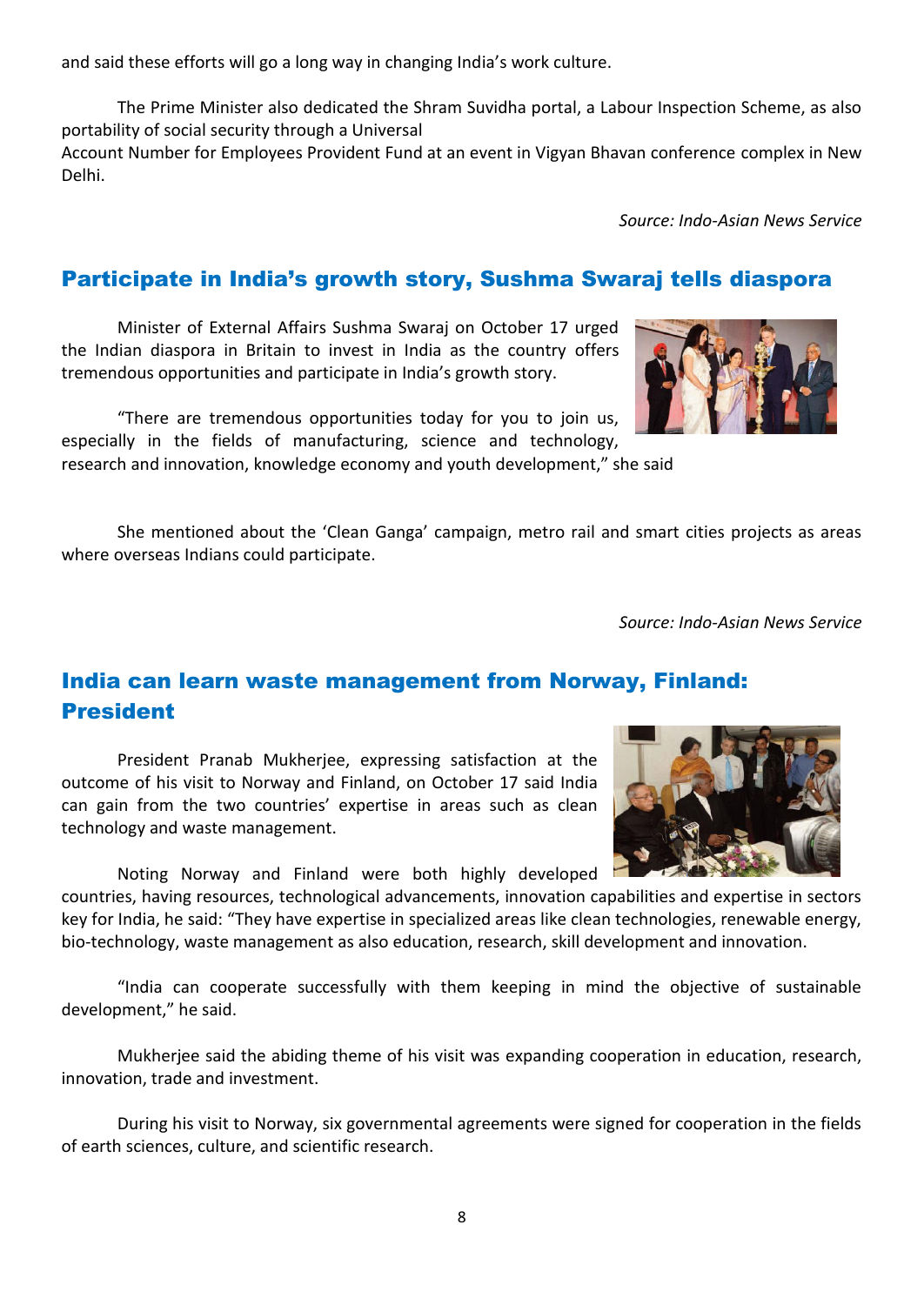In Finland, four agreements were signed for collaboration and research in renewable energy, biotechnology, civil nuclear research and meteorological issues.

*Source: Indo-Asian News Service*

#### Canada keen to be reliable partner of India in energy supply

India and Canada sought to boost their cooperation in a range of areas including education and nuclear cooperation with visiting Canadian Foreign Minister John Baird expressing his country's desire to be a reliable partner in meeting India's energy needs.

During the strategic dialogue meeting India sees "natural synergy and tremendous potential"

in areas of mutual interest including energy, education, skill development, nuclear cooperation and trade.

Exports up by 2.73%; surge in gold imports push up trade gap in Sept

India's exports rose by a marginal 2.73% to \$28.9 billion in September, but trade deficit more than doubled to \$14.2 billion in the month due to a surge in gold imports.

Trade deficit in September, 2013 was \$6.12 billion.

Gold imports in the month under review increased manifold to \$3.75 billion compared to \$682.5 million in same month last year. Overall imports jumped by about 26% to \$43.15 billion.

*Source: Press Trust of India*

#### Leather exports up by 20 per cent in first half

Exports of leather and leather products increased by 22 per cent to \$3.488 billion in the first six months of the current financial year from \$2.869 billion in the same months in the previous year.

As per the available data, all the products segments  $-$  finished

leather, footwear, footwear components, leather garments, leather goods and saddlery and harness items — posted positive growth in rupee and dollar terms. Shipments in the second quarter increased by 10 per cent when compared with the first quarter.



*Source: Indo-Asian News Service*





9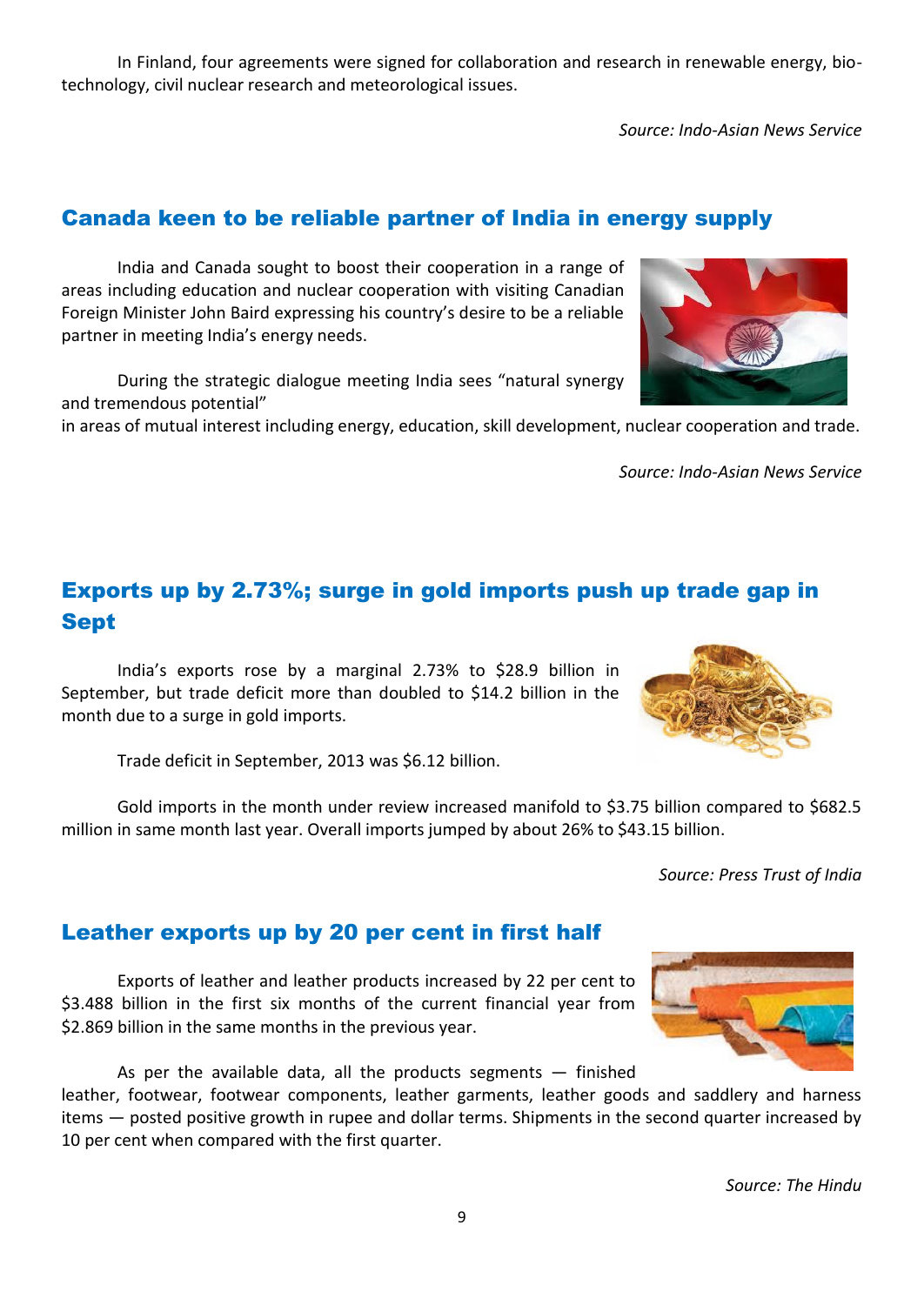#### US-India trade body to partner in Vibrant Gujarat summit

The US-India Business Council (USIBC) will lead a US delegation of Fortune 500 CEOs and senior executives to the Vibrant Gujarat 2015 summit in Gandhinagar, Gujarat in January 2015.

This will be USIBC's fourth, and most prominent participation in the Vibrant Gujarat Summit as a Partner Organization with the Gujarat

Government, the trade advocacy group of 300 plus top US companies doing business with India announced.

#### India set to become \$2 trillion economy this year: IMF

India is poised to become a \$2 trillion economy this year, while its GDP size would cross another milestone of \$three trillion after five years in 2019, according to IMF's latest world economic outlook.

India's ranking would also improve to seventh largest economy in the world, while measured on "current prices" basis in US dollar, in 2019 from its tenth position currently.

Economy improving, 5.5 percent growth this year: RBI Governor

India's economy is improving and the country is hoping to achieve 5.5 percent, or little more, growth rate this year, said Reserve Bank of India (RBI) Governor Raghuram Rajan.

"Next year we will go into sixes and hopefully sevens the year after," he said while addressing students of Indian Business School (ISB) on October 16.

*Source: Indo-Asian News Service*

#### India, Mexico discuss cooperation in hydrocarbons

India and Mexico on October 22 discussed the possibilities of cooperation in the hydrocarbon sector, especially in the wake of reforms initiated by the Mexican government in the energy sector.

#### 10







*Source: Press Trust of India*



*Source: Indo-Asian News Service*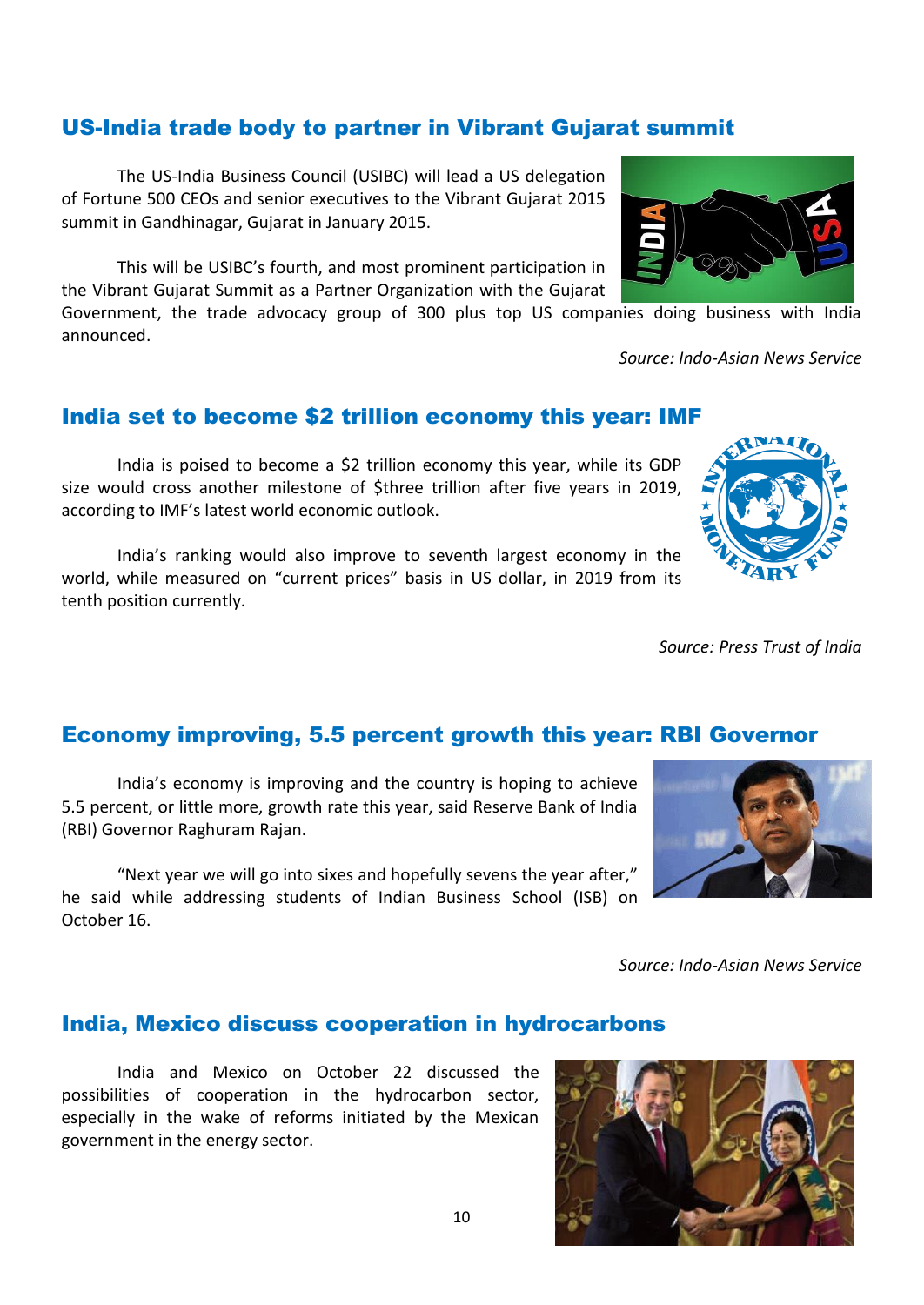Both also inked a Memorandum of Understanding (MoU) in space cooperation.

India is the largest buyer of Mexican crude oil in Asia and the third largest overall globally. Private and public sector Indian companies are seeking more opportunities in this sector.

The issue came up during the Sixth Session of the Joint Commission Meeting between India and Mexico that was presided over by External Affairs Minister Sushma Swaraj and Mexican Foreign Affairs Minister Jose Antonio Meade Kuribrena.

India's relations with Mexico have deepened and strengthened in the last few years. Bilateral trade has increased appreciably. In 2010, it was \$2.81 billion and it currently stands at \$7 billion annually. The trade is almost evenly balanced.

The two sides signed an MoU on space cooperation under which they will cooperate on issues like remote sensing, satellite communication, capacity development and other mutually beneficial areas relating to cooperation in outer space for peaceful purposes.

India's exports mainly comprise organic chemicals, vehicles and auto parts, electrical machinery and equipment, mineral fuels and oil, pharmaceuticals, textiles and garments, gems and jewellery. India's imports mainly consist of crude oil.

*Source: Indo-Asian News Service*

#### India-Mexico trade can touch \$10 bn by 2015: Minister

Visiting Mexican Foreign Minister Jose A. Meade Kuribrena said on October 20 that bilateral trade has the potential to increase to \$10 billion by 2015.



Source: Indo-Asian News Service

#### India favours democratisation of global affairs of telecommunications: Prasad

India favours democratisation and broad-basing of the global affairs of telecommunications and internet governance, Information Technology and Telecommunications Minister Ravi Shankar Prasad has said.



He was speaking at the inaugural session of the International Telecommunications Union (ITU) Conference at Busan in South Korea, an official statement said.

India's point of view is that ITU should take leadership and partner with UN and other international/ regional organizations in executing the Information and Communication Technology (ICT) projects and programmes in developing countries.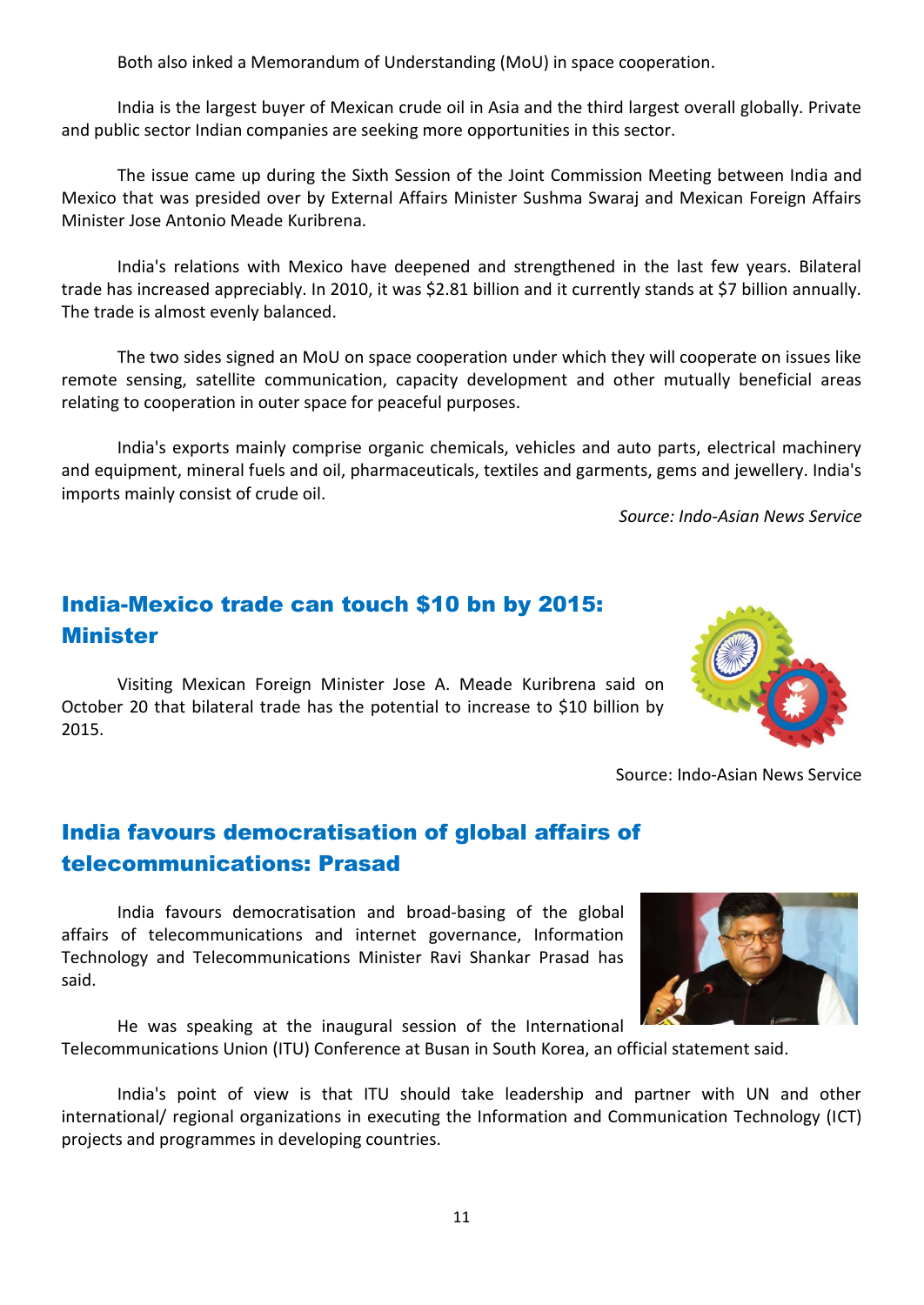#### FPI inflows hit \$1.5 billion in Oct; reaches \$35 billion in 2014

Continuing to bet big on the government's reforms agenda, overseas investors have poured in \$1.5 billion in the Indian market so far this month taking the total inflow to \$35 billion since January. The net investment by foreign investors into debt market was at Rs 12,645 crore (\$2.06 billion) between October 1-22, while they pulled out Rs 3,500 crore (\$570 million) from the stock market during the same period, taking the total to \$1.5 billion, as per latest data.



*Source: Press Trust of India*

#### India 2nd fastest growing air cargo market after Middle East: IATA

India has emerged as the second fastest growing air cargo market after the Middle East and is expected to grow at a compound annual rate of about seven per cent over the next five years, an IATA forecast said.

India would also be among the ten largest international freight markets by 2018 led by the United States supplying 10,054,000 tonnes and China with 5,639,000 tonnes, the

International Air Transport Association's (IATA) Industry Forecast 2014-2018 shows.

It estimated that "the second fastest-growing market, India, will experience a compound annual growth rate (CAGR) of 6.8 per cent to add 622,000 extra tonnes."

#### India world's 4th largest steel maker at 62.41 mn tonne in Jan-Sept

With 62.41 million tonnes output, India remains the world's fourth largest steel producer in the first nine months of the current year, preceded by China, Japan and the US.

World Steel Association (WSA) data showed India's steel production grew by 1.8%, the second highest among the top four

steel producing nations, during the January-September period from 61.27 MT in the same period last year.



*Source: Press Trust of India*